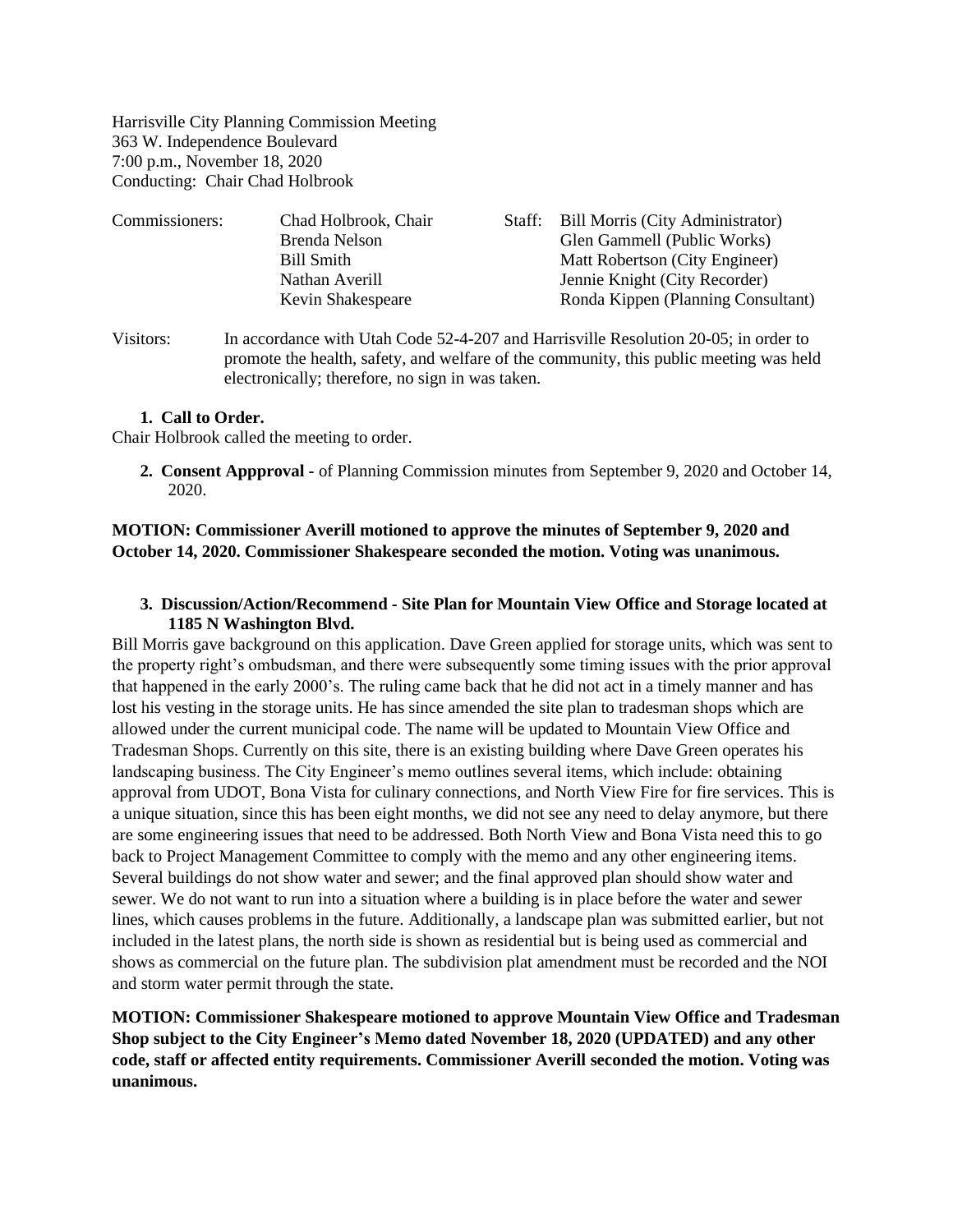# **4. Discussion/Action/Recommend - Conditional Use permit for property located at 1601 N. 750 W.**

Bill Morris informed Chair Holbrook this item has been postponed until next month.

### **5. Discussion/Action/Recommend - Conditional Use permit for property located at 465 Chugg Lane. - Ashley Craft**

Bill Morris explained application was received from Ashley Craft for horse boarding, raising, and training and dog training. Bill Morris informed Ashley Craft that dog kennels must be on certain parts of the property. Horse boarding is allowed in this zone and a conditional use permit is necessary for having visiting clientele and the dog kennel.

Ashley Craft explained they have a large driveway that goes back to the barn; they have over eight acres of property. There are three areas that will accommodate six parking stalls in addition to a wraparound driveway. Chair Holbrook asked how many people will be there at a time. Ashley Craft said between 5-10 people at a time if they come in a group for training. They calculated under municipal code she could have about 15 horses. They have a barn with stalls, where they can board, with some in the area around the barn; to meet the green belt requirements they would have them eat down the pasture. They also have an arena where people can ride their horses. They are happy to apply for a kennel license and move the shed wherever is necessary. They just moved to Harrisville and had a dog training business before and are hoping to do that again. The only time they have people come over is to pick up their puppies. They do very limited training, if at all. Occasionally a client will come for dog training. Ashley Craft asked what the kennel requirements are.

Bill Morris referred to HCMC §11.20.110(3) which reads: Dog and Cats. All enclosures for the keeping of a dog or cat shall be located in the rear or side yard. Such enclosures shall be set-back five (5) feet from any property line, and shall be either seventy-five (75) feet from any dwelling on an adjacent lot or in the rear one third  $(1/3)$  of the rear yard at least three  $(3)$  feet from the rear property line, whichever is most feasible.

Ashley Craft said they will need to measure that to make sure they are in compliance, but they are happy to comply. Bill Morris asked how many dogs. Ashley Craft said they currently have three dogs. Bill Morris asked how many will be in the kennel. Ashley Craft explained they do not keep all of their dogs on their property; the dogs live with guardian homes. There would not be very many dogs on their property at one time. They would only be there to have puppies and for their training. Bill Morris asked how many dogs she is seeking to allow for the kennel. Ashley said mostly one at a time, and that is temporarily. Commissioner Averill pointed out dogs must be a certain age; puppies do not count against the limit of dogs. Bill Morris said they are considered dogs at six months old. Ashley Craft said five to seven dogs for the kennel. Bill Morris asked where the horse boarding will be kept. Ashley explained there is a map included in her application showing the location of the barn, which is over one hundred feet back from the frontage road. Bill Morris said the home occupation limitations are outlined in HCMC §11.10.020(9) and other code requirements for horse raising in HCMC §11.10.020(6). Bill Morris said staff would recommend a motion include approval of the conditional use application for Ashley Craft subject to compliance with the home occupation requirements, horse raising regulations, the setbacks for animal structures, and the kennel being limited to a maximum of seven dogs.

**MOTION: Commissioner Averill motioned to approve the conditional use application for Ashley Craft subject to compliance with HCMC §11.10.020(9) home occupation requirements, HCMC §11.10.020(6) horse regulations, HCMC §11.020.110(3) setback requirements for animal structures, and a limit of seven dogs for the kennel. Commissioner Smith seconded the motion. Voting was unanimous.**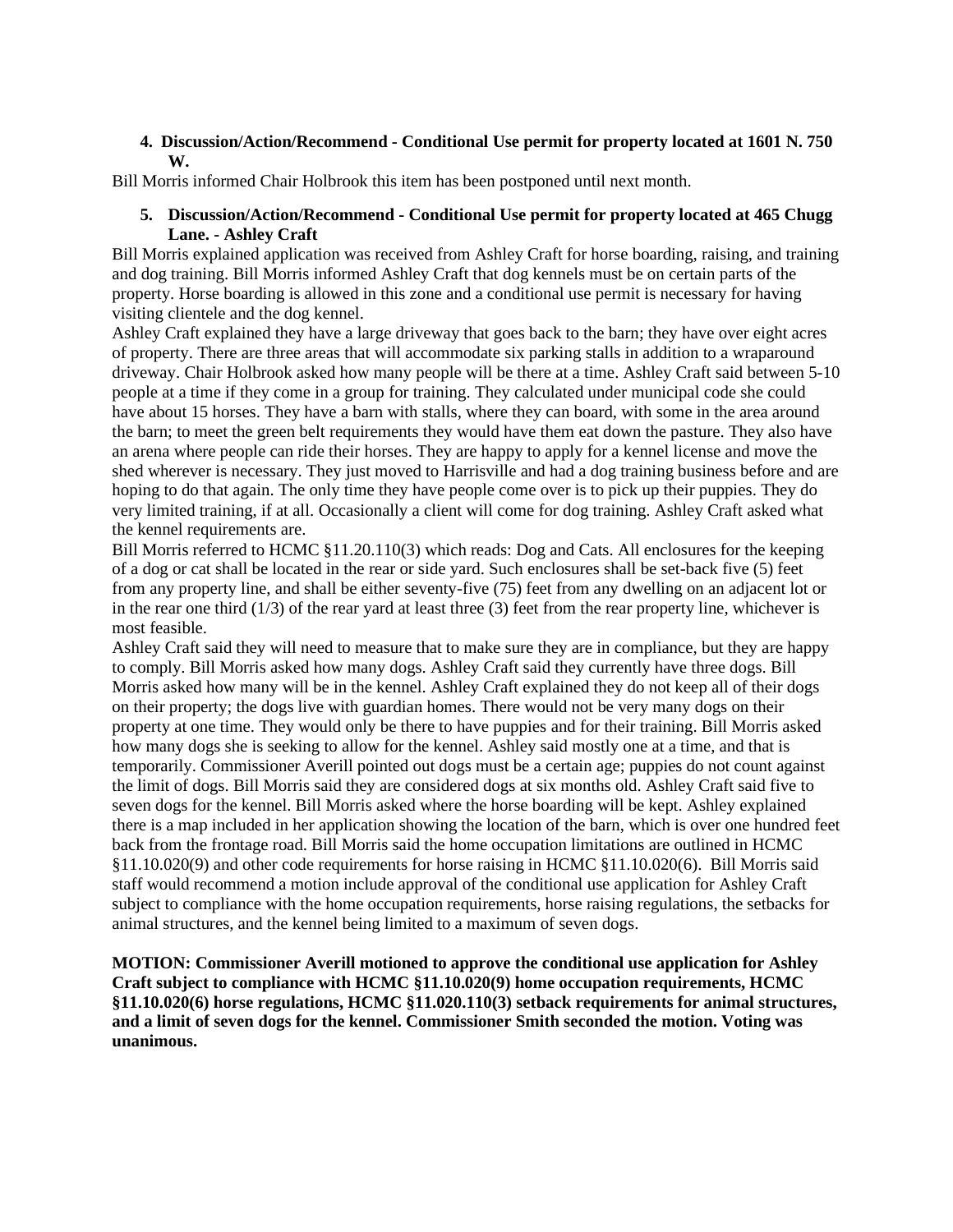### **6. Public Hearing - Harrisville Ordinance 515; Ben Lomond View Zoning Map Amendment from Open Space (O-1) and Agricultural (A-1) Zone to Mixed-Use Large Project Subzone (MU-LP) located at approximately 1800 N. Highway 89.**

Bill Morris gave background on this application informing the public that a public meeting was held at Orion last month. The golf course came to the city saying they would like to give the opportunity to the city to buy the golf course to preserve it. Since the golf industry went into a recession in 2009 and business has been slow, they have had a hard time meeting all of the obligations of the business. The golf course is owned by stock holders, who voted to sell the golf course. They first approached the city to buy it. The city looked into a bond which would have doubled the property taxes in Harrisville. No one else offered to buy this as a golf course and subsequently the golf course went about of business two years ago; hence we have seen this decline. We received application in September from the developer and tonight Planning Commission and the public will receive a presentation on the plan. Today is the time for public comment. We were introduced to the plan last month at Orion and we intended to hold this public meeting again at Orion. Then the Governor's order came out and which said we cannot gather together. The school declined to allow us to hold the meeting there. However, this allows us to open up a comment period, if someone could not attend tonight or did not want to make the comment publicly, comments can be emailed in until the next planning commission meeting on December 9. If questions come in sooner rather than later, we can have a response by the next meeting. We will get all of the comments to the commissioners. Developers, staff, and Planning Commissioners are going to be listening during the comment phase and responding to comments at a later date. We will see what we can do to get the best answers and respond to those.

Ronda Kippen gave a PowerPoint presentation on the Golf Course. She said what is being experienced here is a life altering event. She has been in land use for over 20 years where every transaction is someone's best or worst day. This is something she has come to understand and appreciate. Losing this much open space that has been enjoyed for the last 23 years. The beautiful greens of the golf course. If a development goes in there, this thing for the youngsters, they will be able to say, they remember when there was not a home there. What will take place over the next few years, will change the landscaping of Ben Lomond forever. She said the proposed properties are the Ben Lomond Golf Course and the Kunz property. This area was marked in red on the General Plan to outline the potential for mixed use, which saved a step for the developer. The BLD Investments has requested a rezone for these properties to MU-LP. In the 2019 Harrisville General Plan, one of the goals is to provide a balance of land uses that meets the needs of residents and businesses. The second goal was to implement high quality well planned safe and esthetically pleasing residential and commercial areas. Another goal is to encourage quality property management and vibrant neighborhoods. The purpose of land use ordinances as set forth in the municipal code is to promote the health, safety, convenience, order, prosperity and welfare of the present and future inhabitants of Harrisville City. That is the point to look at the present but also future inhabitants. To implement the land use policies and carry out the purposes set forth in Utah Code as well as the goals outlined in the 2019 General Plan to provide low and moderate housing. The master plan for the 130.25 acre plan was displayed. Under state law, the key thing that Harrisville is trying to meet with this site plan (the Utah State Law changed) and gave us until the end of 2019, to have the housing element that is required, the city has a housing conditions and needs, establish the goals, objectives, and policies, that are the foundation of the city's housing and growth strategy, and provides the array of programs the city intends to implement to create sustainable mixed income neighborhoods across the city. This plan seeks to integrate planning concepts that will allow for a mix of housing opportunities at various income levels to foster growth, community development, and successful neighborhoods. This plan specifically focuses on moderate income housing as required under state law. She wanted to touch on this so the public is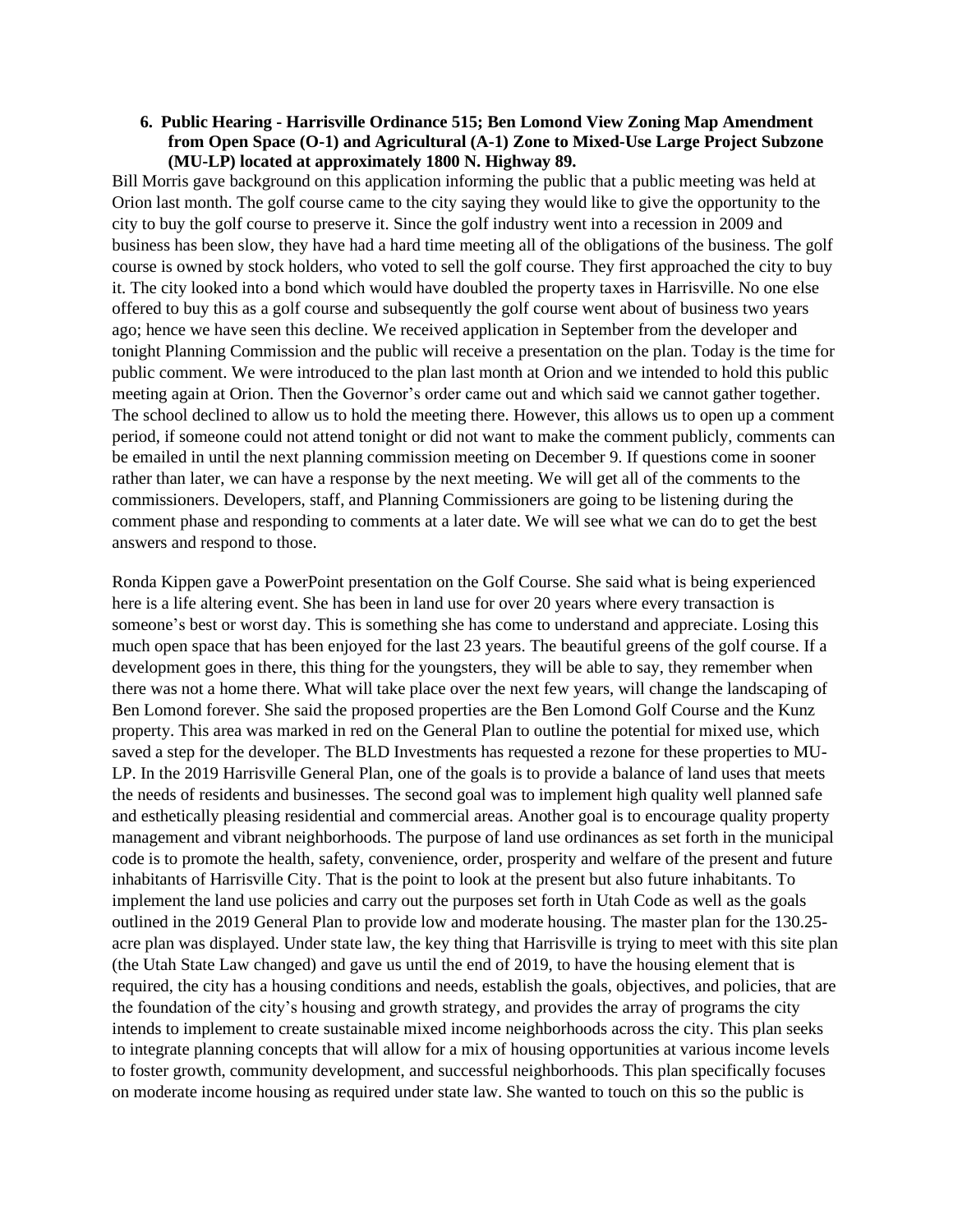aware that the city is bound by law to provide a certain level of low income and moderate-income housing. Which is something that Harrisville is missing, is the moderate housing level. That is something we are trying to provide here.

The applicant has requested in the project area, out of 130.25 acres, approximately 29 acres, which is 22.3%, set aside as open space. They are requesting 447 single family lots, 195 town homes, 88 multifamily condos. A commercial space of 40,830 sq feet which will be two story. In the center of the development, is the retail area; surrounding an Amphitheatre, which is one acre in size. These are the footprints totaling the commercial area. Numerous parks surround and are integrated, including Millennial park, which the developer will take over the care of. They will be putting in a new parking lot for this park, and doing some site improvements as per the agreement with the city. She outlined the other parks in the site plan. There is open space throughout the development.

The roadway plan is another primary item discussed. The center town area includes the largest right of way including the entrance off of highway 89 through the town center which will be a 72 foot right of way. After that it narrows to between 52 ft to 60 ft right of ways throughout, not counting the alleyways for the rear loaded homes. This is not something we have seen a lot in the northern side of Wasatch Front but is gaining a lot of momentum in the lower area of the Wasatch front. The alley ways will be privately owned and maintained. Bike access plan and a trails plan were reviewed, which include a mixture of an earthen plan and concrete plan. They are looking for comments on the trail system or from North Ogden City to connect into their trail system on the East area in the detention basin north of 1875 North. Outlined the trail area which creates a walking community.

Parking plan shows the parking in garages and also driveways. They calculated how much parking will be required for each type of home. This includes parking layout for 1,788 single family parking stalls, 716 stalls for townhomes, 204 multifamily, 214 private commercial stalls. 43 for club house stalls. The club house is in the north area. The lots range from 2,800 to 6,600 sq ft. They were requesting 722 units over the 130.25-acre site. She reviewed the sensitive lands map. The planning commission needs to decide and make a recommendation at the next meeting. No decision will be made at this meeting. So much comes from the public comments, which is helpful information. The key thing here is the developer will be fixing a culvert on 4-mile creek which is in North Ogden. When they do that, they will submit a CLOMAR which will take the area out of the flood plain, and fix the flood plain going along the northeast area. If the applicant is unable to negotiate with FEMA, it is against the land use ordinance to build in the flood plain. Technically, these are not buildable lots. The planning commission will need to decide whether to grant the 34 units in the flood zone area, or to reduce these, due to Harrisville Municipal Code §11.22.030(3).

Staff and review agencies have been working to meet and go over this project. Next steps are to take written and public comments which we will keep that open until December 9, with the understanding there might not be an answer right away. On going meetings with the work groups will be held to ensure all items are addressed in the conceptual plans and make sure the MDA is ready prior to the next meeting. We will distribute the comments for the planning commissioners and work groups to address ongoing comments so Commissioners can be prepared and ready at the next meeting. It is too early in the process for staff to make a recommendation. The purpose of this meeting is to take public comment.

Chair Holbrook turned the time over to Eric Langvardt to review the project on the master site plan. Eric Langvardt said he has been working with the team for the last several months. He reviewed the concept and the plan is focused on pedestrian walkability. There is only one cul de sac and their focus was on product diversity. This is not quarter to third acre lots, that are becoming more and more less affordable.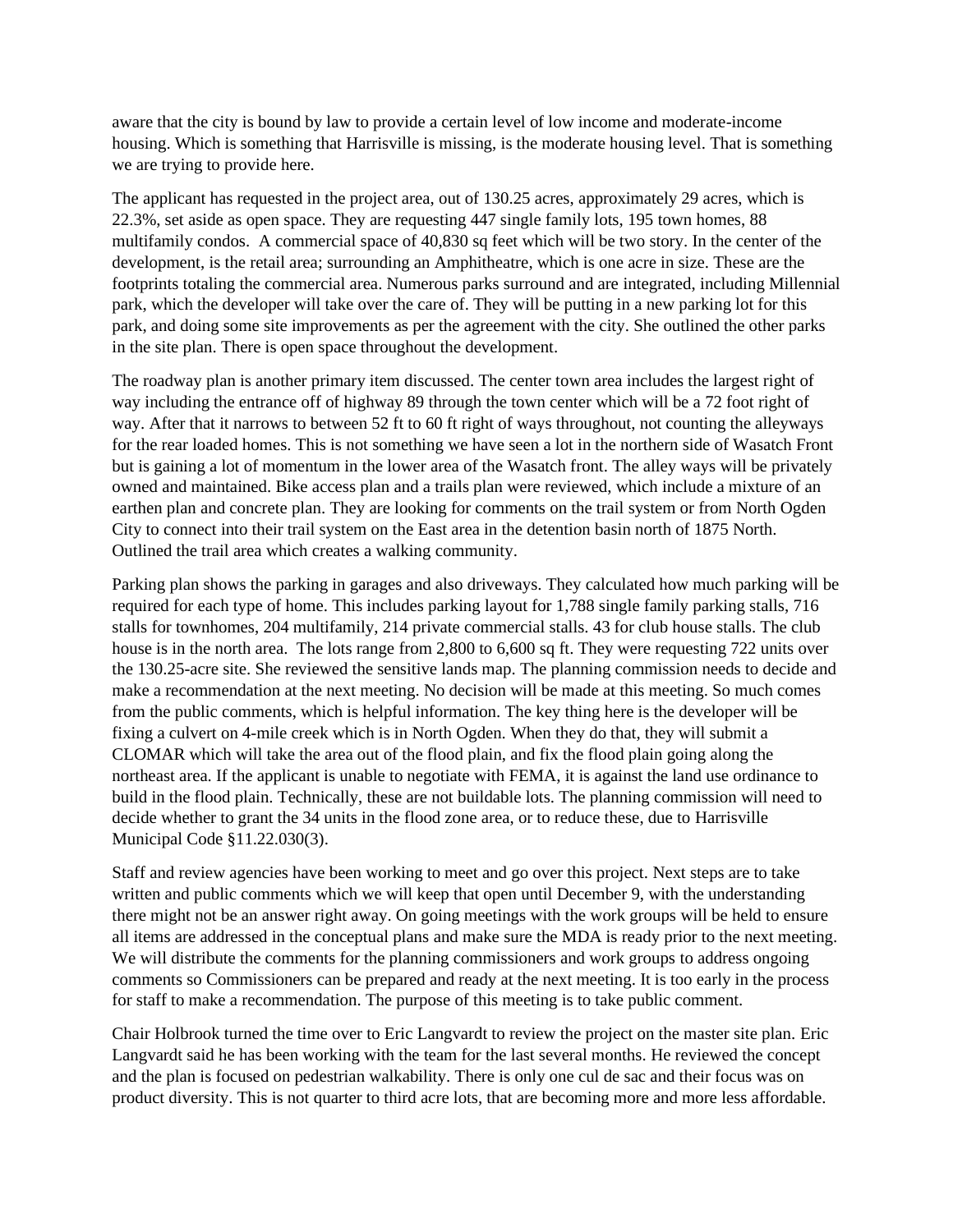Diversity is key to provide affordability. This plan focuses on the center. They did not want to put the commercial as a strip mall on Highway 89 but rather as a destination retail experience. More mom-andpop type boutiques or more Utah regional chains. Not talking about drive throughs on the highway. They considered what can contribute to Harrisville and create a place where people can gather and spend time in the green space. That became the core of the project, which radiates out the density of the project. The park spaces, including Millennial Park, will be maintained by the developer, adding parking and upgrading the facilities. All others will be geared toward the specific areas. There will be preservation of the ponds, as existing buffers and destinations of trails and open spaces. Each park will have a different program. All accessibility via trails and walkways, with interconnectivity in the entire plan. Main access cuts through from Highway 89, where we have to connect in by UDOT standards, and ties into 2000 North. Those are the two points that had to be connected, which resulted in creating three areas. A multifamily and single-family area, where as you move to the edge, the lots get larger and intensity drops. Town homes front the town center road, with single family homes getting bigger in the south east area. East village includes town homes in the flood plain, those homes will not be built if the flood plain is not mitigated. They are working with North Ogden and Harrisville to get the drainage where it should be. This development will only improve these conditions. If they can improve the culvert it will change things forever. The east village area is age targeted, with single level twin homes. With housing diversity, another area that will allow for age targeted world. This area is close to the town center but allows more privacy with less young children. With Millennial Parks 29 acres of open space, really focuses on the park elements. The street scape is also super important. This will not include third and quarter acre lots. This is called out as mixed use, they see this as potentially being a huge success. Focus on the rezone tonight. He is available to answer questions.

Ronda Kippen pointed out the other two entrances into the project area. Eric Langvardt outlined the lower Highway 89 access, which has been talked about with UDOT. The main entrance off of Highway 89 is planned to be a lighted intersection. The entrance wraps around with the east side tying into 2000 North and another access even farther east. Traffic studies are showing good distribution throughout the plan.

Ronda Kippen said they wanted to preserve as much green space as they could, to preserve wetlands, and make this walkable, and also bring in as much commercial which is targeted around the mom-and-pop shops. Hopefully bring out the desire of Harrisville residents to start their own business. Take a step and have a place to do that. Harrisville has a great sense of community that needs to be protected and preserved. This is a community that the whole family can be a part of. From children to parents in the same community. A place for everybody; focused on multi-generational element.

Chair Holbrook opened the public hearing to receive public comment.

**Steve Rede** expressed his traffic concern on 2000 North with vehicles going upwards of 35 miles an hour, he asked what traffic controls will be put in place.

**Michael Schooler** asked what happened to the original developer, what is the history on the current developer, and why they are the developer at this time. He is a 40-year resident and feels Harrisville is going in the wrong direction. He feels this is a housing project and asked to reconsider the amount of high density.

**Craig Dinsdale** said he moved to Harrisville about 3 years ago and enjoys living without neighbors. He expressed concern with high density building with a road running across his backyard. He is curious how the schools will address this development with bused kids because schools are overcrowded. Most momand-pop shops are going under due to Covid-19.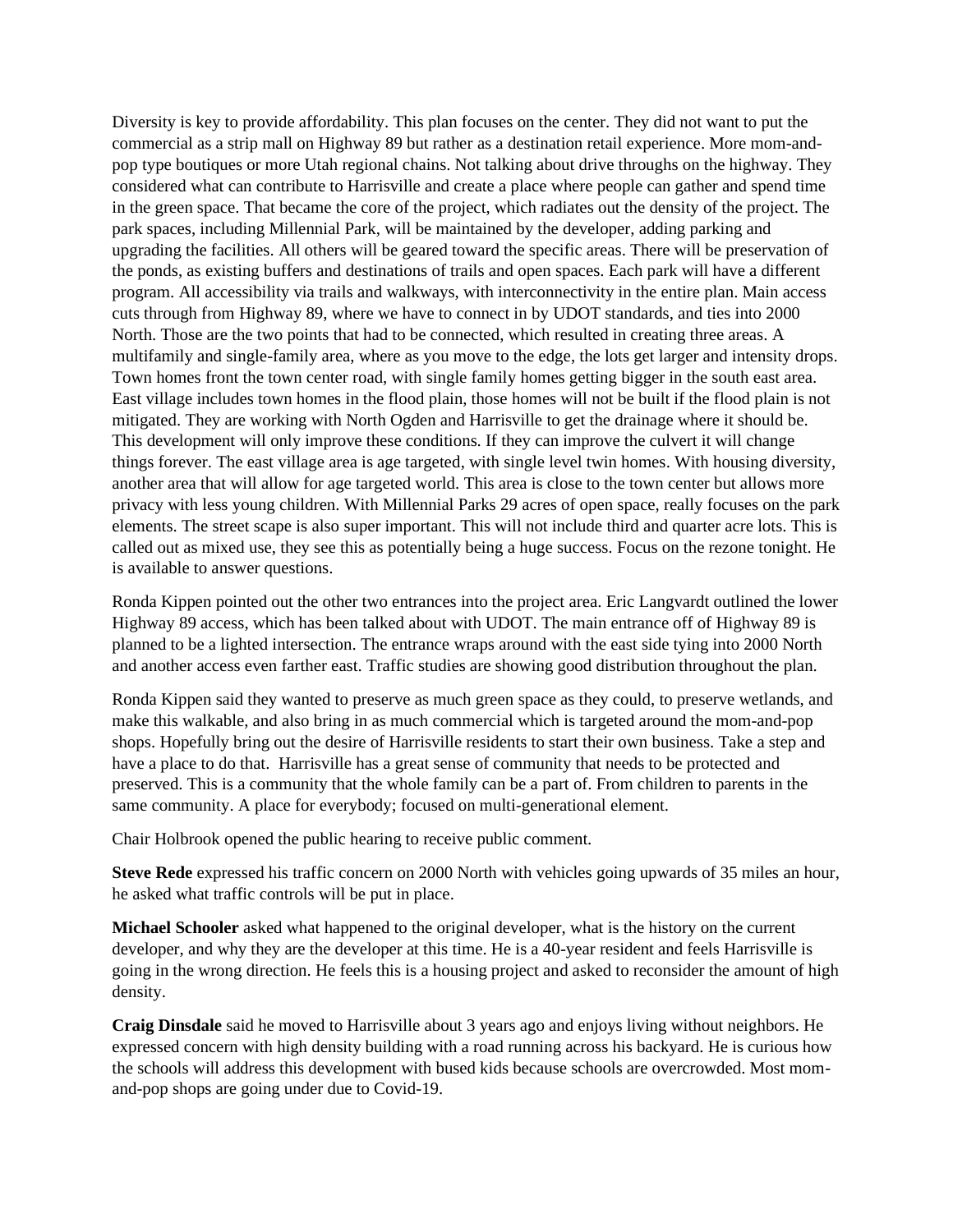**Teresa Stakebake** said she agrees with Mr. Schooler, and does not agree with this development.

**Austin Moffitt** expressed concern about the flood plain and redirecting water so this will not have an effect to the users downstream.

**Dawn Murray** lives in North Ogden on 400 West and this is in her backyard. She expressed concern with a possible reduction in property value. She is interested in what is along 400 West in North Ogden and the estimated property values of those properties in the project.

**Jennifer Reeder** said she is a homeowner in the area and is concerned with an increase in taxes. If the homes average price is \$280,000-300,000, what will the price range for low-income housing be.

**Steve Hess** said he feels we are approaching from the wrong direction by creating an argument for the development when we have not decided how to zone the property. He asked what low to moderate income housing definition means and how much do we have; what percentage is in that range. He sees a lot of development of townhomes. In the site plan, he sees plans for split homes, single level homes, and twin homes. He is concerned with ownership issues; will this be part of an HOA, and how many will be rentals.

**Cliff Hokanson** said he is an owner of HHI corporation. He loves the idea of the 2019 General Plan but feels this goes so far from the General Plan with 6,000 square feet lots for a house. He expressed concern with consequences in the long term; not enough parking, having things look run down. He does not want this to look like West Valley City. He loves Harrisville, and encouraged we be considerate of what we want. Master Plan says to provide a space that looks good for everyone. His opinion is this should include quarter or half acre lots where value of properties will be maintained, not with smaller lots. He feels this plan missed the mark, and we should figure out what mixed use can do.

**Aaron Herzog** agrees with Cliff Hokanson. Five years ago, he moved to Harrisville because of the great things they had heard, some of them from multi generations. He thinks this defeats the feel of Harrisville, and the people who built this city. What is planned is not what people move out here for. He is concerned taxes will increase with police that can barely handle the current city. How will we address this growth?

**Sarah H** lives on 1875 North in North Ogden and said she does not want this behind her house. There are too many issues to be worked out, and she feels they will not be addressed.

**Gary Robinson** said he has lived in Harrisville for 42 years. He has seen a lot of houses, other developments with this small of houses, and after 15 years they become slum areas. Culture of Utah does not cater to this type of housing. After about 15 years, kids grow up, and there is not enough space for parking to park cars and everything else. He said this is not going to work out. Street sizes are going to be a determent to the surrounding properties. This plan is more for back east in Pennsylvania or Chicago, in a big city. Or in England around London, where people are used to that. Or Salt Lake, where people are used to that. Not in North Ogden, or Pleasant View. People here are used to open space. This is only good for developers and real estate agents for more money; not good for people to be on top of each other. People do not walk around up in this area; they do in downtown Ogden. A lot of crime with parking lots near parks. Where he lives, this has brought in a lot of crime with hardly any revenue; tax dollars will not offset crime. This is not long-time residents that stay for 30-40 years but for renters, not buyers.

**Jay Lowder** has lived here since the 80's in the older part of the neighborhood. He did not know about the meeting at Orion. From the beginning, he expressed concerns about green space, he does not want to over populate the area by removing the open space that people have lived with. Not with the two houses being proposed in the back of his lot. He asked what transitions or buffers are planned for not only on